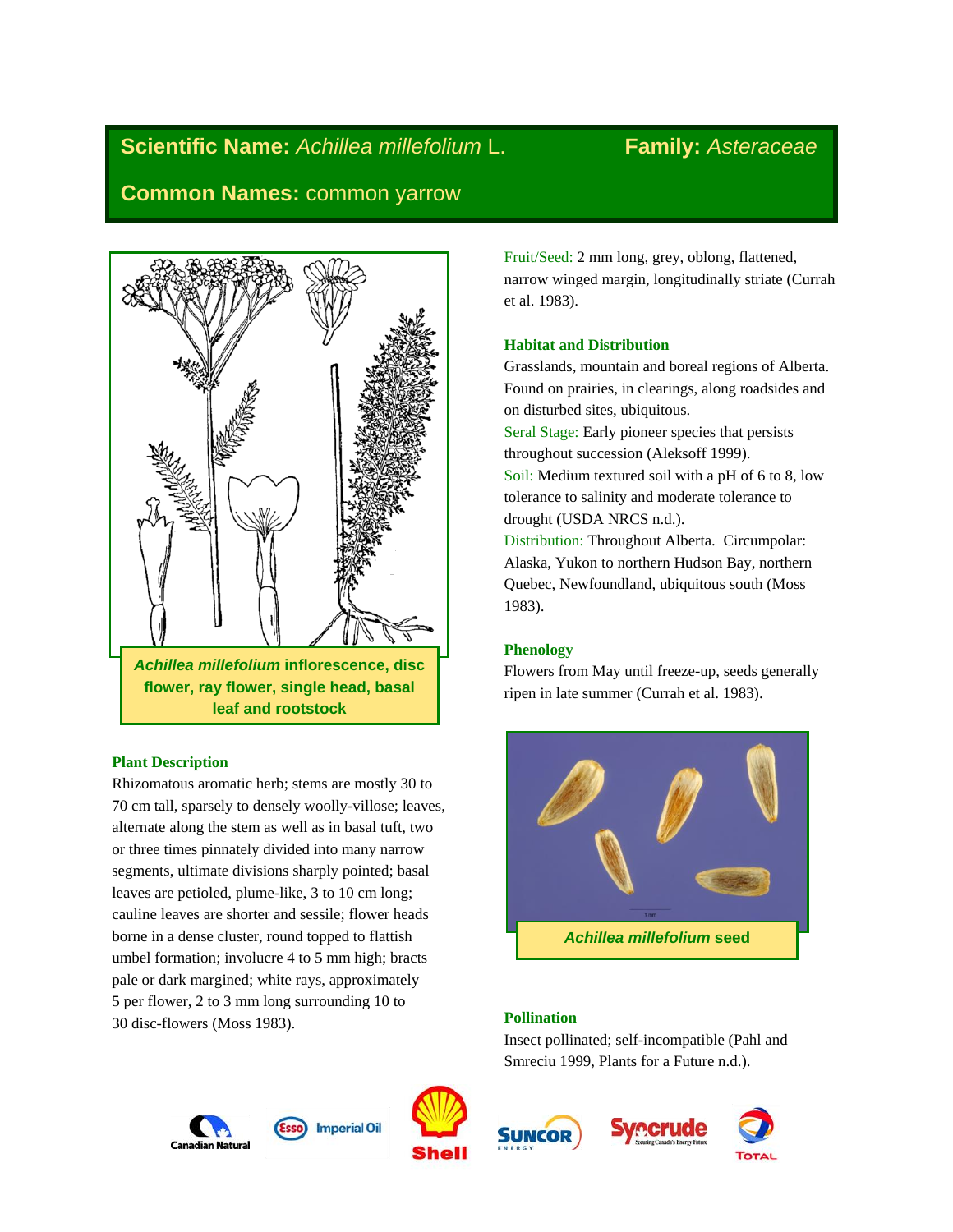### **Seed Dispersal**

By wind (Aleksoff 1999).

# **Genetics**

2n=18, 27, 36, 45, 54, 72 (Moss 1983).

### **Symbiosis**

Yarrow forms mycorrhizal associations with vesicular-arbuscular fungi (Currah and Van Dyk 1985).



*Achillea millefolium* **in bloom**

#### **Seed Processing**

Collection: Seeds can be hand-picked by snipping stems into bags or harvested with hand-held strippers (fine brush stripper with a vacuum attachment) if

sufficient plant density occurs (Burton and Burton 2003).

Seed Weight: 0.16 g/1,000 seeds (Gerling et al. 1996).

0.12 g/1,000 seeds (Burton and Burton 2003). Harvest Dates: August.

Cleaning: Air-dry seeds in paper or Tyvek bags at 15 to 25ºC. Crush material or remove large chaff and crush remaining material. Sieve to remove seeds from chaff using appropriate size screens (ASTM #12 or #14). Small chaff and dust can be removed by winnowing.

Storage Behavior: Orthodox; can be dried to lower moisture contents and stored at low temperatures (Royal Botanic Gardens Kew 2008).

Storage: Store cool and dry (Luna et al. 2008). International Plant Genetic Resources Institute (IPGRI) preferred storage conditions; low moisture content (3% to 7% fresh weight, depending on the species) and storing them, in hermetically-sealed containers, at low temperature, to 18ºC or cooler (Fassil and Engels 1997).

Longevity: Can survive at least 5 years under cool dry conditions (Burton and Burton 2003). Oldest collection is 15 years old with viability of 98% at IPGRI preferred storage conditions (Royal Botanic Gardens Kew 2008).

#### **Propagation**

Natural Regeneration: Naturally regenerates from seeds and by extensive rhizome system (Gerling et al. 1996).

Germination: 1 to 3 months to germinate (Plants for a Future n.d.).

Pre-treatment: Cold stratification may be required for certain seed lots. Although some seed lots require no stratification, dormant lots can be stratified or given alternating moistening and drying at 22 to 29°C (Pahl and Smreciu 1999).

Seeds get 90% to 100% germination; 14 days to germinate at 22°C (Luna et al. 2008).









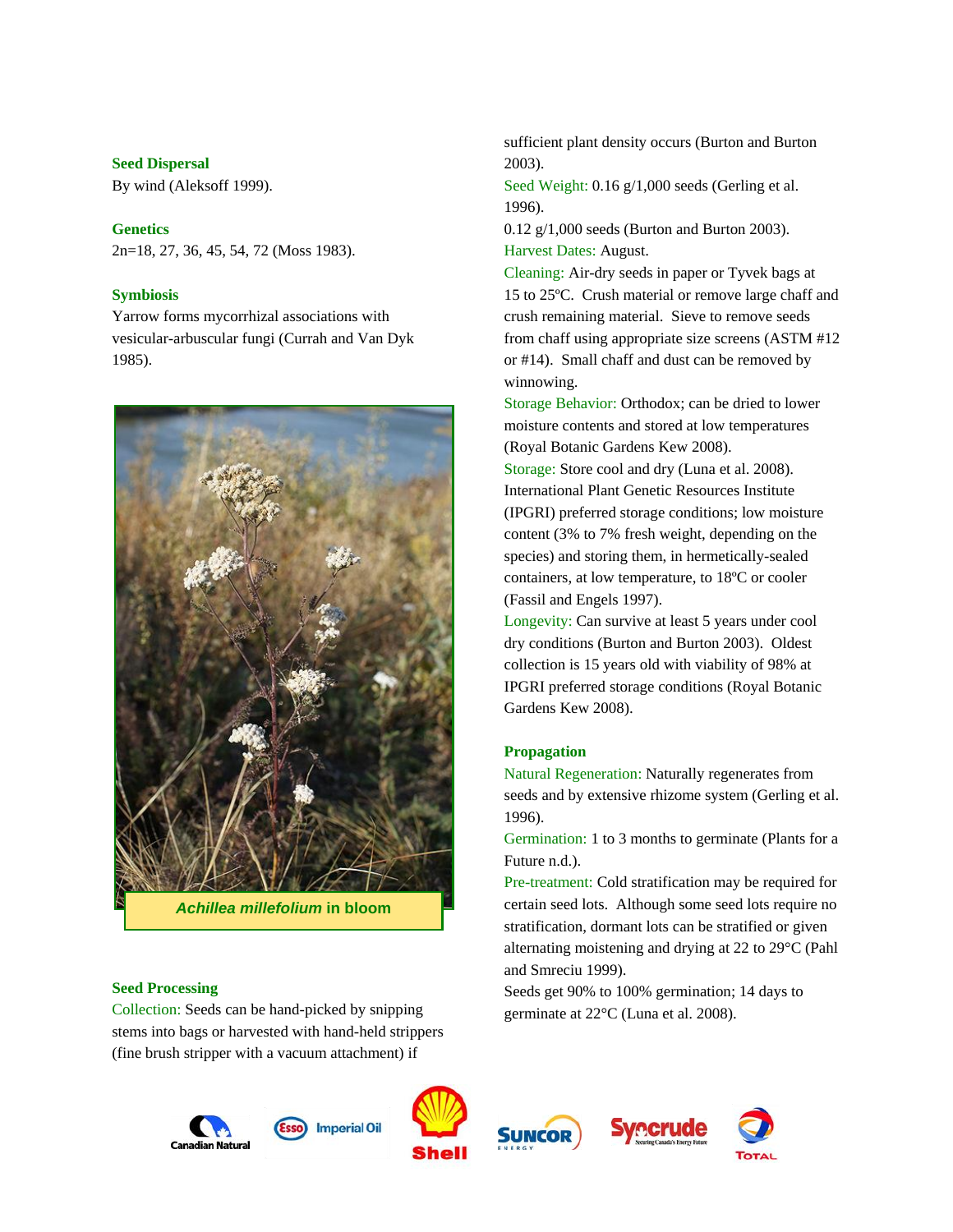Direct Seeding: 60 to 90 cm row spacing. Sow in spring or autumn. Surface seeding (Pahl and Smreciu 1999).

Planting Density: 1,900 to 7,700 plants/ha (USDA NRCS n.d.).

Seed Rate: 375 seeds/ $m^2$  (Pahl and Smreciu 1999). Vegetative Propagation: Rhizome cuttings may be taken in spring or fall, and mature plants can be divided (Currah et al. 1983).

Micro-propagation: Tissue culture is possible (Turker et. al. 2009).

#### **Aboriginal/Food Uses**

Food: Can be eaten raw or cooked, they have a slight bitter flavour. The leaves are best when they are young (Plants for a Future n.d.). If eaten in large quantities it is possible to experience sedative and/or diuretic effects; can be harmful if consumed over long periods of time (Plants for a Future n.d.). Medicinal: Yarrow's diaphoretic (increases sweating) properties make it one of the best herbal teas to fight fever (Gray 2011).

Flower heads can be chewed and applied to treat a number of skin afflictions, such as burns, bee stings, or sores; also it could be placed in the nostril to stop nosebleeds. Flower decoctions can be ingested to treat menstrual cramps, labour pains and haemorrhaging, coughs or liver ailments as well as sinus and chest congestion. Sometimes a reduced concoction might be used to treat the skin as well. It may be added to other herbs as a painkiller. Smoke of burning yarrow may also be used for pain relief and fumigation of areas occupied by the ill and infectious. The root may be used in a decoction to treat fever, teething sickness and toothaches. The alkaloids identified, although relative amounts vary widely throughout the species, have been shown to have weak fever reducing and blood pressure alleviating effects (Gray 2011, Marles et al. 2000). Other: Leaves and flower heads are both made into essential oils and used for aromatherapy (Gray 2011). Also used in combination with other leaves to bait traps for lynx (Marles et al. 2000). Used to coat sled

dog feet to heal wounds, to lubricate pads to keep snow from building up, and to stop licking (Gray 2011).

#### **Wildlife/Forage Usage**

Wildlife: Several authors suggest yarrow is browsed by deer and goats (Plants for a Future n.d., Tannas 2004).

Livestock: Poor forage value due to low palatability (Tannas 2004).

Grazing Response: An increaser. *Achillea* is an indicator of overgrazing, very resistant to trampling and a common component in altered rangeland (Tannas 2004).



**Single inflorescence of** *A. millefolium.*

## **Reclamation Potential**

In a review of Syncrude and Suncor plot data, Geographic Dynamics Corp. (2006) found that *A. millefolium* invaded plots and showed significant increase in prevalence at around 15 to 20 years and continued to increase over the subsequent time periods.

An early seral species with rhizomatous habit, *Achillea millefolium* could spread through an open area relatively quickly, providing groundcover. It is not generally persistent, and as a native species, most other natives are already adapted to sharing their environment with yarrow (Pahl and Smreciu 1999, Tannas 2004).









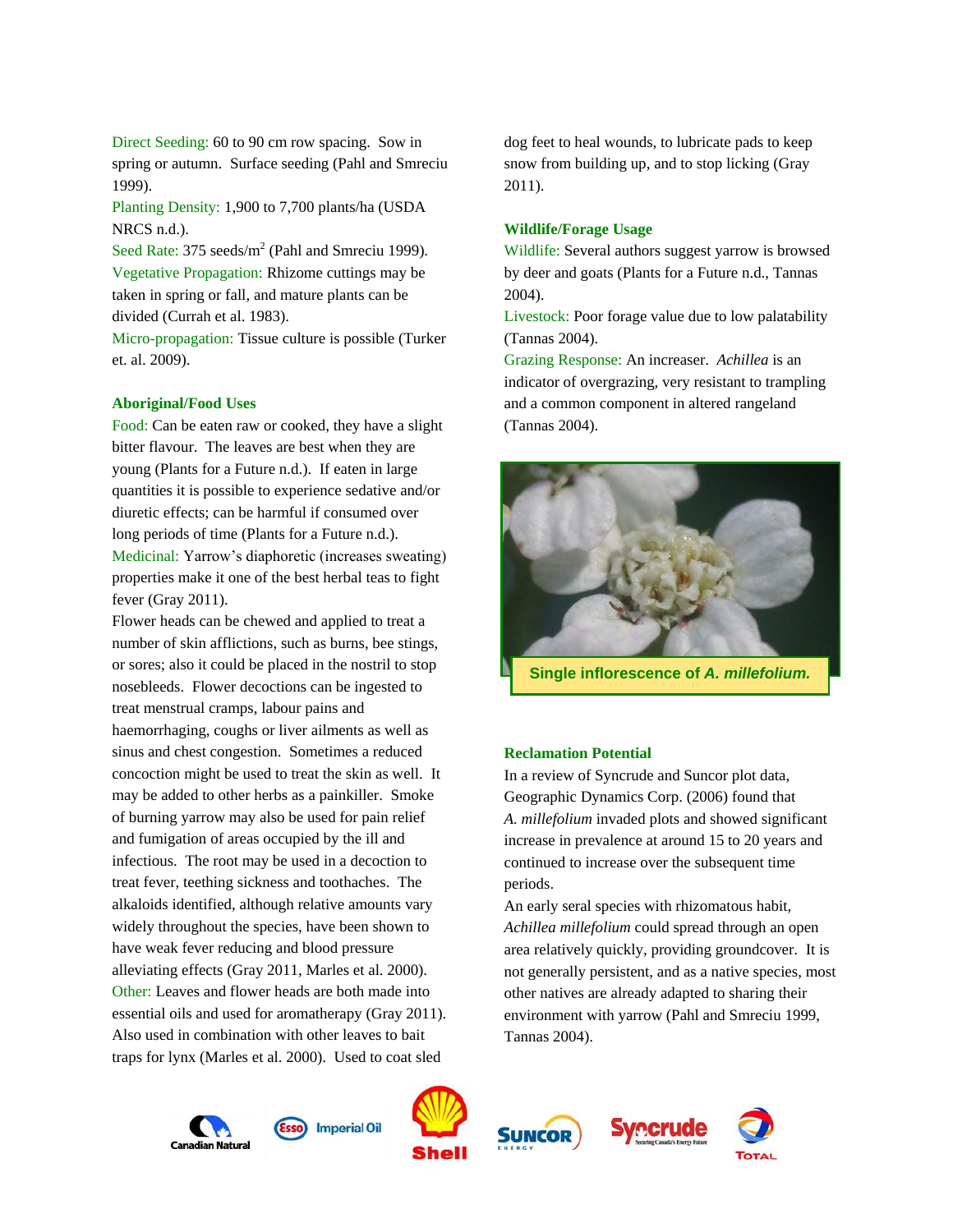#### **Commercial Resources**

Availability: Seeds and plants are commercially available in Alberta (ANPC 2007). It is recommended that seed be collected locally for use in reclamation.

Cultivars: There are many including: 'Fireland', 'Terracotta', 'Summer Pastels', 'Salmon Beauty', 'Royal Tapestry', 'Red Velvet', 'Red Beauty', 'Peggy Sue', 'Paprika', 'Little Susie', 'Lavender Beauty', 'Laura', 'Hoffnung', 'Heidi', 'Apple Blossom', 'Colorado', 'Cassis', 'Cerise Queen' (Perennials.com n.d.). However, cultivars are not suitable for use in reclamation.

Uses: Often used as an ornamental in dried arrangements or horticultural in gardens (Perennials.com n.d.). Can be used as a hops substitute in beer, essential oils made from the flowers are used in soft drink flavoring and a tea can be made from its flowers and leaves (Plants for a Future n.d.). Yarrow is used in Europe in phytotherapy products as well as an antiinflammatory both internally (stomach tonic) and externally (skin rashes and sores) (Marles et al. 2000). The antimicrobial nature of yarrow is also recognized and attributed to monoterpenes and polyacetylenes (Marles et al. 2000).

#### **Photo Credits**

Photo 1: Hurst, S. USDA-NRCS PLANTS Database. Public Domain.

Photo 2: Salguero, A. Wikimedia commons 2005. Photo 3: SriMesh. Wikimedia commons 2008. Line Diagram: Britton, N.L. and A. Brown Illustrated flora of the northern states and Canada. Public Domain.

#### **References**

ANPC (Alberta Native Plant Council), 2010. Native Plant Source List. [http://www.anpc.ab.ca/assets/ANPC\\_2010\\_Native\\_Pl](http://www.anpc.ab.ca/assets/ANPC_2010_Native_Plant_Source_List.pdf) ant Source List.pdf [Last accessed October 10, 2013].

Aleksoff, K.C., 1999. *Achillea millefolium*. IN: Fischer, W.C. (compiler). The fire effects information system. United States Department of Agriculture, Forest Service, Intermountain Research Station, Intermountain Fire Sciences Laboratory, Missoula, Montana.

[http://www.fs.fed.us/database/feis/plants/forb/achmil/](http://www.fs.fed.us/database/feis/plants/forb/achmil/introductory.html) [introductory.html](http://www.fs.fed.us/database/feis/plants/forb/achmil/introductory.html) [Last accessed October 8, 2013].

Burton, C.M. and P.J. Burton, 2003. A manual for growing and using seed from herbaceous plants native to the northern interior of British Columbia. Symbios Research & Restoration, Smithers, British Columbia. 168 pp.

Currah, R., A. Smreciu and M. Van Dyk, 1983. Prairie Wildflowers. An illustrated manual of species suitable for cultivation and grassland restoration. The Friends of the Devonian Botanic Garden, University of Alberta, Edmonton, Alberta. 300 pp.

Currah, R. and M. Van Dyk, 1985. A survey of some perennial vascular plant species native to Alberta for occurance of mycorrhizal fungi. Canadian Field-Naturalist 100: 330-342.

Fassil, H. and J. Engels, 1997. Seed conservation research: IPGRI's strategies and activities. BGC News 2(9). <http://www.bgci.org/worldwide/article/349/>[Last

accessed October 10, 2013].

Geographic Dynamics Corp., 2006. Investigation of natural ingress of species into reclaimed areas: A data review. Cumulative Environmental Management Association, Fort McMurray, Alberta. CEMA Contract Number 2005-0008 RWG. 12 pp. plus appendices.

Gerling, H.S., M.G. Willoughby, A. Schoepf, K.E. Tannas and C.A Tannas, 1996. A guide to using native plants on disturbed lands. Alberta Agriculture, Food and Rural Development and Alberta

recrude